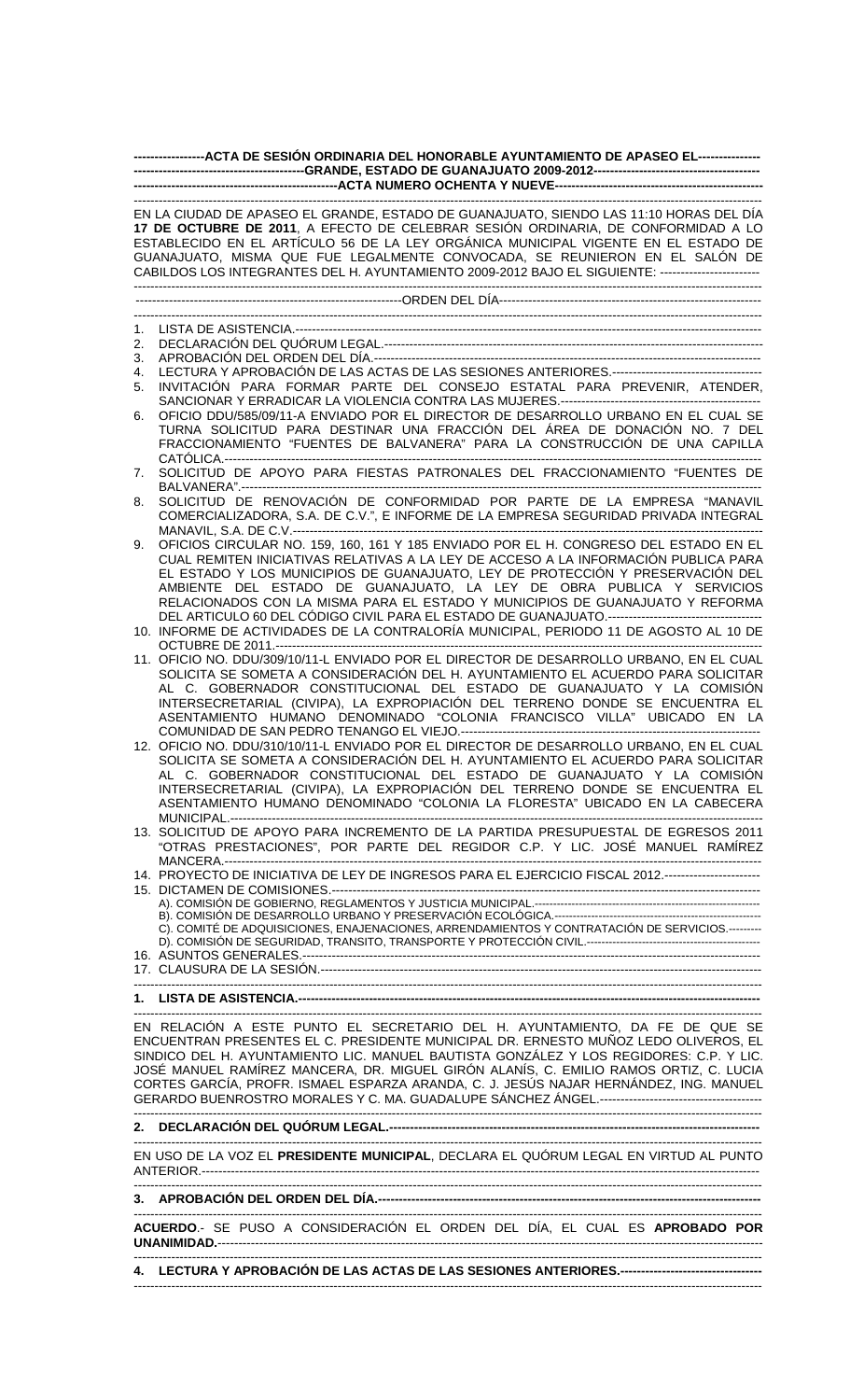**ACUERDO.**- SE SOMETE A CONSIDERACIÓN DEL H. AYUNTAMIENTO EL ACTA DE SESIÓN ORDINARIA NUMERO 87ª DE FECHA 22 DE SEPTIEMBRE DE 2011, CON LAS OBSERVACIONES CONDUCENTES, LA CUAL **SE APRUEBA POR UNANIMIDAD.**---------------------------------------------------------------------------------------------- -------------------------------------------------------------------------------------------------------------------------------------------------------

**ACUERDO.**- SE SOMETE A CONSIDERACIÓN DEL H. AYUNTAMIENTO EL ACTA DE SESIÓN EXTRAORDINARIA NUMERO 88ª DE FECHA 27 DE SEPTIEMBRE DE 2011, CON LAS OBSERVACIONES CONDUCENTES, LA CUAL **SE APRUEBA POR UNANIMIDAD.**-----------------------------------------------------------------

------------------------------------------------------------------------------------------------------------------------------------------------------- **5. INVITACIÓN PARA FORMAR PARTE DEL CONSEJO ESTATAL PARA PREVENIR, ATENDER,**  SANCIONAR Y ERRADICAR LA VIOLENCIA CONTRA LAS MUJERES.---------------------

------------------------------------------------------------------------------------------------------------------------------------------------------- EL **REGIDOR DR. MIGUEL GIRÓN ALANÍS** SUGIERE QUE EL OFICIO SE LES HAGA LLEGAR A LAS REGIDORA C. LUCIA CORTES Y C. MA. GUADALUPE SÁNCHEZ PARA QUE RECABEN MAS INFORMACIÓN Y DE SER POSIBLE PARA QUE FORMEN PARTE DEL CONSEJO ESTATAL PARA PREVENIR, ATENDER, SANCIONAR Y ERRADICAR LA VIOLENCIA CONTRA LAS MUJERES.---------------------

------------------------------------------------------------------------------------------------------------------------------------------------------- **ACUERDO**.- EN RELACIÓN A LA INVITACIÓN PARA FORMAR PARTE DEL CONSEJO ESTATAL PARA PREVENIR, ATENDER, SANCIONAR Y ERRADICAR LA VIOLENCIA CONTRA LAS MUJERES, SE APRUEBA QUE A TRAVÉS DE LA SECRETARIA DEL H. AYUNTAMIENTO SE GIRE OFICIO AL CONSEJO DE QUE EL MUNICIPIO ESTA INTERESADO EN FORMAR PARTE DEL MISMO Y EN CASO DE SER ACEPTADOS SE PROPONE COMO CONTACTOS A LAS REGIDORAS C. LUCIA CORTES GARCÍA Y C. MA. GUADALUPE SÁNCHEZ ÁNGEL, ASÍ COMO A 2 PERSONAS DEL SISTEMA DIF MUNICIPAL. **SE APRUEBA POR UNANIMIDAD.------**

------------------------------------------------------------------------------------------------------------------------------------------------------- **6. OFICIO DDU/585/09/11-A ENVIADO POR EL DIRECTOR DE DESARROLLO URBANO EN EL CUAL SE TURNA SOLICITUD PARA DESTINAR UNA FRACCIÓN DEL ÁREA DE DONACIÓN NO. 7 DEL FRACCIONAMIENTO "FUENTES DE BALVANERA" PARA LA CONSTRUCCIÓN DE UNA CAPILLA CATÓLICA.------------------------------**

------------------------------------------------------------------------------------------------------------------------------------------------------- EL **REGIDOR ING. MANUEL GERARDO BUENROSTRO MORALES**, PREGUNTA SI SE TIENE LA SOLICITUD DE LOS COLONOS QUE MENCIONA EL DIRECTOR DE DESARROLLO URBANO, PUES LA SOLICITUD DE DONACIÓN DEL TERRENO DEBE DE SER A TRAVÉS DE LA INSTITUCIÓN ECLESIÁSTICA REGISTRADA ANTE LA SECRETARIA DE GOBERNACION.---------------------------------------------------------------------

------------------------------------------------------------------------------------------------------------------------------------------------------- EL **PRESIDENTE MUNICIPAL DR. ERNESTO MUÑOZ LEDO OLIVEROS**, MANIFIESTA QUE ESTO SE ESTA VIENDO CON EL DEPARTAMENTO JURÍDICO A NOMBRE DE QUIEN SE VA A ESCRITURAR Y PROPONE QUE ESTE PUNTO PASE A LA COMISIÓN DE DESARROLLO URBANO.---------------------------------------------------

------------------------------------------------------------------------------------------------------------------------------------------------------- **ACUERDO**.- SE APRUEBA QUE EL OFICIO DDU/585/09/11-A ENVIADO POR EL DIRECTOR DE DESARROLLO URBANO EN EL CUAL SE TURNA SOLICITUD PARA DESTINAR UNA FRACCIÓN DEL ÁREA DE DONACIÓN NO. 7 DEL FRACCIONAMIENTO "FUENTES DE BALVANERA" PARA LA CONSTRUCCIÓN UNA CAPILLA CATÓLICA, PASE A LA COMISIÓN DE DESARROLLO URBANO Y PRESERVACIÓN ECOLÓGICA, PARA SU ANÁLISIS Y POSTERIOR DICTAMEN. SE APRUEBA POR UNANIMIDAD.----

------------------------------------------------------------------------------------------------------------------------------------------------------- **7. SOLICITUD DE APOYO PARA FIESTAS PATRONALES DEL FRACCIONAMIENTO "FUENTES DE**  BALVANERA".--

------------------------------------------------------------------------------------------------------------------------------------------------------- EL **REGIDOR PROFR. ISMAEL ESPARZA ARANDA**, PROPONE QUE ESTE APOYO SE INCLUYA EN EL PRESUPUESTO PARA EL PRÓXIMO AÑO EN LOS APOYOS DE FIESTAS PATRONALES A COLONIAS Y A COMUNIDADES.-------------------------------------------------------------------------------------------------------------------------------

------------------------------------------------------------------------------------------------------------------------------------------------------- EL **PRESIDENTE MUNICIPAL DR. ERNESTO MUÑOZ LEDO OLIVEROS**, PROPONE SE LES APOYE CON LA CANTIDAD DE \$ 9,000.00-------------------------------------------------------------------------------------------------------------------

------------------------------------------------------------------------------------------------------------------------------------------------------- LA **REGIDORA C. LUCIA CORTES GARCÍA**, PROPONE SE APOYE CON LA MITAD Y PARA EL PRÓXIMO AÑO SE LES AUTORICE LA CANTIDAD COMPLETA Y ENTREN EN LA LISTA DE APOYO PARA LAS FIESTAS PATRONALES.-------------------------------------------------------------------------------------------------------------------- -------------------------------------------------------------------------------------------------------------------------------------------------------

**ACUERDO**.- SE APRUEBA QUE DE LA PARTIDA NO. 5.2.4.0.4411 GASTOS RELACIONADOS CON ACTIVIDADES CULTURALES, DEPORTIVAS Y DE AYUDA EXTRAORDINARIA DE GOBIERNO MUNICIPAL, SE TOME LA CANTIDAD DE \$ 9,000.00 (NUEVE MIL PESOS 00/100M.N.) COMO APOYO PARA LAS FIESTAS PATRONALES DEL FRACCIONAMIENTO "FUENTES DE BALVANERA", ASÍ MISMO SE APRUEBA QUE ESTE FRACCIONAMIENTO SE INCLUYA DENTRO DE LA RELACIÓN DE APOYOS ANUALES A FIESTAS PATRONALES PARA EL AÑO 2012. **SE APRUEBA POR UNANIMIDAD.**-------------------------------------

------------------------------------------------------------------------------------------------------------------------------------------------------- **8. SOLICITUD DE RENOVACIÓN DE CONFORMIDAD POR PARTE DE LA EMPRESA "MANAVIL COMERCIALIZADORA, S.A. DE C.V.", E INFORME DE LA EMPRESA SEGURIDAD PRIVADA INTEGRAL MANAVIL, S.A. DE C.V.------------------------------------------------------------------------------------------------**  -------------------------------------------------------------------------------------------------------------------------------------------------------

**ACUERDO**.- SE APRUEBA QUE LA SOLICITUD DE RENOVACIÓN DE CONFORMIDAD POR PARTE DE LA EMPRESA "MANAVIL COMERCIALIZADORA, S.A. DE C.V.", E INFORME DE LA EMPRESA SEGURIDAD PRIVADA INTEGRAL MANAVIL, S.A. DE C.V., PASE A LA COMISIÓN DE SEGURIDAD, TRANSITO, TRANSPORTE Y PROTECCIÓN CIVIL PARA SU ANÁLISIS Y POSTERIOR DICTAMEN. **SE APRUEBA POR UNANIMIDAD.**-----------------------------------------------------------------------------------------------------------------------------------

------------------------------------------------------------------------------------------------------------------------------------------------------- **9. OFICIOS CIRCULAR NO. 159, 160, 161 Y 185 ENVIADO POR EL H. CONGRESO DEL ESTADO EN EL CUAL REMITEN INICIATIVAS RELATIVAS A LA LEY DE ACCESO A LA INFORMACIÓN PUBLICA PARA EL ESTADO Y LOS MUNICIPIOS DE GUANAJUATO, LEY DE PROTECCIÓN Y PRESERVACIÓN DEL AMBIENTE DEL ESTADO DE GUANAJUATO, LA LEY DE OBRA PUBLICA Y SERVICIOS**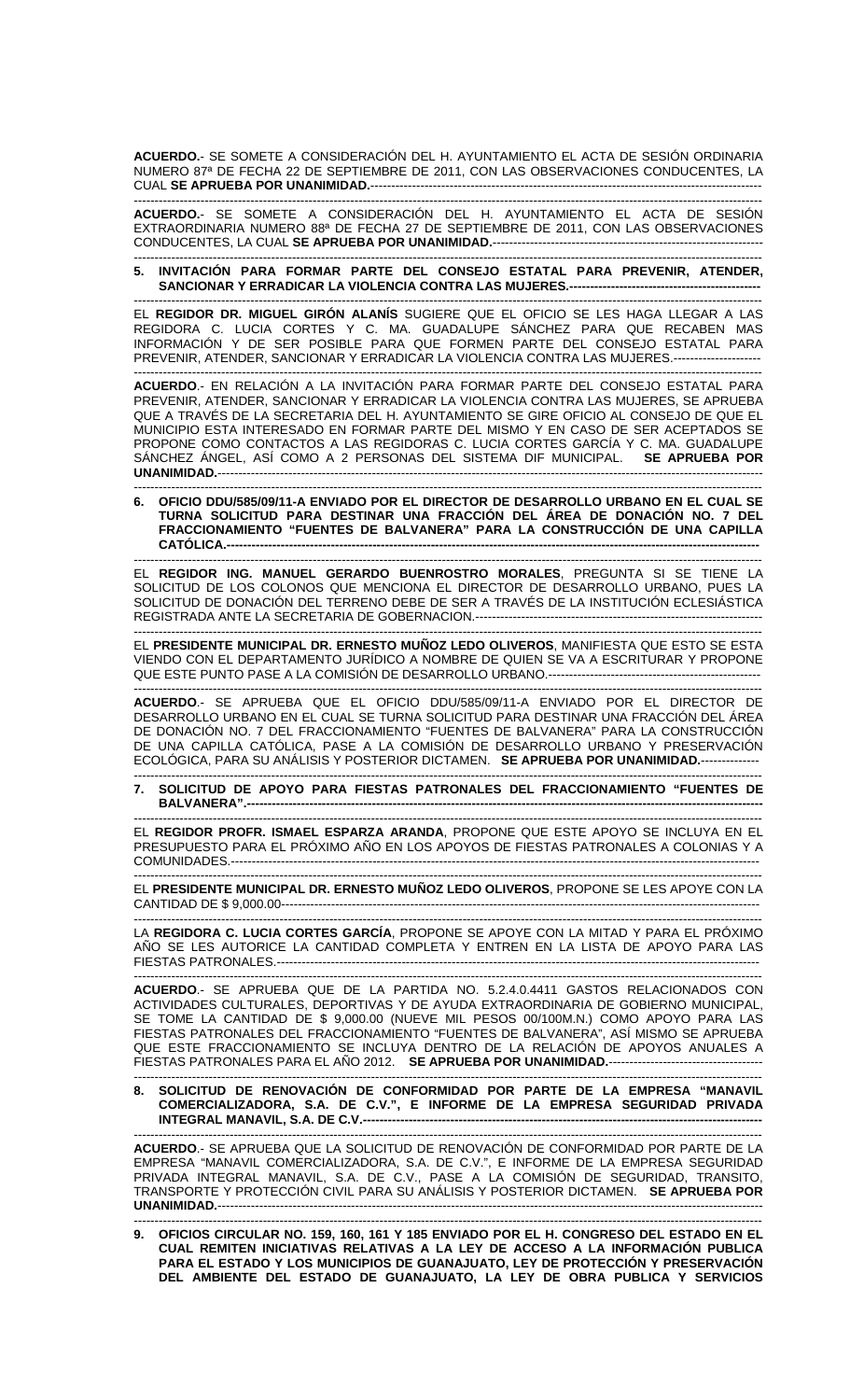**RELACIONADOS CON LA MISMA PARA EL ESTADO Y MUNICIPIOS DE GUANAJUATO Y REFORMA DEL ARTICULO 60 DEL CÓDIGO CIVIL PARA EL ESTADO DE GUANAJUATO.-----------------------------------** 

------------------------------------------------------------------------------------------------------------------------------------------------------- **ACUERDO**.- SE APRUEBA QUE EL OFICIO CIRCULAR NO. 159 ENVIADO POR EL H. CONGRESO DEL ESTADO, EN EL CUAL REMITE INICIATIVA RELATIVA A LA LEY DE ACCESO A LA INFORMACIÓN PUBLICA PARA EL ESTADO Y LOS MUNICIPIOS DE GUANAJUATO, PASE A LA COMISIÓN DE GOBIERNO, REGLAMENTOS Y JUSTICIA MUNICIPAL, PARA SU ANÁLISIS Y POSTERIOR DICTAMEN. **SE APRUEBA POR UNANIMIDAD.---------------------------------**

------------------------------------------------------------------------------------------------------------------------------------------------------- **ACUERDO**.- SE APRUEBA QUE EL OFICIO CIRCULAR NO. 160 ENVIADO POR EL H. CONGRESO DEL ESTADO, EN EL CUAL REMITE INICIATIVA RELATIVA A LA CÓDIGO TERRITORIAL PARA EL ESTADO Y LOS MUNICIPIOS DE GUANAJUATO Y REFORMAS A LA LEY PARA LA PROTECCIÓN PRESERVACIÓN DEL AMBIENTE DEL ESTADO DE GUANAJUATO, PASE A LA COMISIÓN DE GOBIERNO, REGLAMENTOS Y JUSTICIA MUNICIPAL, PARA SU ANÁLISIS Y POSTERIOR DICTAMEN. **SE APRUEBA POR UNANIMIDAD.**--

------------------------------------------------------------------------------------------------------------------------------------------------------- **ACUERDO**.- SE APRUEBA QUE EL OFICIO CIRCULAR NO. 161 ENVIADO POR EL H. CONGRESO DEL ESTADO, EN EL CUAL REMITE INICIATIVA RELATIVA A REFORMAS Y ADICIONES A LA LEY DE OBRA PUBLICA Y SERVICIOS RELACIONADOS CON LA MISMA PARA EL ESTADO Y LOS MUNICIPIOS DE GUANAJUATO, PASE A LA COMISIÓN DE OBRAS PUBLICAS Y SERVICIOS MUNICIPALES, PARA SU ANÁLISIS Y POSTERIOR DICTAMEN. **SE APRUEBA POR UNANIMIDAD.**------------------------------------------------

------------------------------------------------------------------------------------------------------------------------------------------------------- **ACUERDO**.- SE APRUEBA QUE EL OFICIO CIRCULAR NO. 185 ENVIADO POR EL H. CONGRESO DEL ESTADO, EN EL CUAL REMITE INICIATIVA DE REFORMA DEL ARTICULO 60 DEL CÓDIGO CIVIL PARA EL ESTADO DE GUANAJUATO, PASE A LA COMISIÓN DE GOBIERNO, REGLAMENTOS Y JUSTICIA MUNICIPAL, PARA SU ANÁLISIS Y POSTERIOR DICTAMEN. **SE APRUEBA POR UNANIMIDAD.**----------------

## ------------------------------------------------------------------------------------------------------------------------------------------------------- **10. INFORME DE ACTIVIDADES DE LA CONTRALORÍA MUNICIPAL, PERIODO 11 DE AGOSTO AL 10 DE OCTUBRE DE 2011.--**

------------------------------------------------------------------------------------------------------------------------------------------------------- **ACUERDO**.- SE APRUEBA QUE EL INFORME DE ACTIVIDADES DE LA CONTRALORÍA MUNICIPAL, PERIODO 11 DE AGOSTO AL 10 DE OCTUBRE 2011 PASE A LA COMISIÓN DE HACIENDA, PATRIMONIO Y CUENTA PUBLICA PARA SU REVISIÓN. **SE APRUEBA POR UNANIMIDAD.**----

------------------------------------------------------------------------------------------------------------------------------------------------------- **11. OFICIO NO. DDU/309/10/11-L ENVIADO POR EL DIRECTOR DE DESARROLLO URBANO, EN EL CUAL SOLICITA SE SOMETA A CONSIDERACIÓN DEL H. AYUNTAMIENTO EL ACUERDO PARA SOLICITAR AL C. GOBERNADOR CONSTITUCIONAL DEL ESTADO DE GUANAJUATO Y LA COMISIÓN INTERSECRETARIAL (CIVIPA), LA EXPROPIACIÓN DEL TERRENO DONDE SE ENCUENTRA EL ASENTAMIENTO HUMANO DENOMINADO "COLONIA FRANCISCO VILLA" UBICADO EN LA COMUNIDAD DE SAN PEDRO TENANGO EL VIEJO.-----**

------------------------------------------------------------------------------------------------------------------------------------------------------- **ACUERDO.**- CON RESPECTO DEL ASENTAMIENTO HUMANO DENOMINADO COLONIA FRANCISCO VILLA PERTENECIENTE A LA COMUNIDAD DE SAN PEDRO TENANGO EL VIEJO, EN ESTE MUNICIPIO, LOS MIEMBROS DEL H. AYUNTAMIENTO AUTORIZAN SOLICITAR AL C. LICENCIADO JUAN MANUEL OLIVA RAMÍREZ, GOBERNADOR CONSTITUCIONAL DEL ESTADO DE GUANAJUATO Y PRESIDENTE DE LA COMISIÓN INTERSECRETARIAL PARA LA VIVIENDA POPULAR POR AUTOCONSTRUCCIÓN CIVIPA, LA EXPROPIACIÓN DEL TERRENO DONDE SE LOCALIZA EL ASENTAMIENTO EN MENCIÓN EN LAS CONDICIONES EN QUE SE ENCUENTRA SEGÚN EL DICTAMEN JURÍDICO, TÉCNICO Y SOCIAL ANEXO, CUMPLIENDO CON LA CAUSA DE UTILIDAD PUBLICA DERIVADA DE LA NECESIDAD DE LOS POSEEDORES DE LOS ASENTAMIENTOS HUMANOS, PARA EFECTO DE QUE QUEDE INTEGRADO A LA LEGALIDAD Y SEA EL MUNICIPIO EN COORDINACIÓN CON AQUELLOS, EL ENCARGADO DE LOS PROGRAMAS DE INTRODUCCIÓN Y COMPLEMENTACIÓN DE SERVICIOS PÚBLICOS NECESARIOS PARA SU INTEGRACIÓN AL DESARROLLO URBANO MUNICIPAL Y ESTATAL, DE CONFORMIDAD CON LO ESTABLECIDO EN LA CONSTITUCIÓN POLÍTICA DE LOS ESTADOS UNIDOS MEXICANOS, CONSTITUCIÓN POLÍTICA DEL ESTADO DE GUANAJUATO, LEY DE EXPROPIACIÓN, DE OCUPACIÓN TEMPORAL Y DE LIMITACIÓN DE DOMINIO PARA EL ESTADO DE GUANAJUATO Y LA LEY GENERAL DE ASENTAMIENTOS HUMANOS. TODA VEZ QUE HABIENDO ANALIZADO LAS OPCIONES LEGALES Y LOS RECURSOS A SU ALCANCE, BASADOS EN LA LEY DE FRACCIONAMIENTOS PARA EL ESTADO DE GUANAJUATO Y SUS MUNICIPIOS Y LA LEY DE DESARROLLO URBANO PARA EL ESTADO DE GUANAJUATO, SE DETERMINA LA IMPOSIBILIDAD PARA LLEVAR A CABO SU ORDENACIÓN POR CONDUCTO DE ESTAS VÍAS, POR LO QUE SE CONCLUYE QUE LA VÍA EXISTENTE SERA LA EXPROPIACIÓN, VÍA DECRETO GUBERNATIVO. **SE APRUEBA POR UNANIMIDAD.**--------------------------------

------------------------------------------------------------------------------------------------------------------------------------------------------- **12. OFICIO NO. DDU/310/10/11-L ENVIADO POR EL DIRECTOR DE DESARROLLO URBANO, EN EL CUAL SOLICITA SE SOMETA A CONSIDERACIÓN DEL H. AYUNTAMIENTO EL ACUERDO PARA SOLICITAR AL C. GOBERNADOR CONSTITUCIONAL DEL ESTADO DE GUANAJUATO Y LA COMISIÓN INTERSECRETARIAL (CIVIPA), LA EXPROPIACIÓN DEL TERRENO DONDE SE ENCUENTRA EL ASENTAMIENTO HUMANO DENOMINADO "COLONIA LA FLORESTA" UBICADO EN LA CABECERA MUNICIPAL.--**

------------------------------------------------------------------------------------------------------------------------------------------------------- **ACUERDO.**- SE APRUEBA LA CANCELACION DEL PROCEDIMIENTO DEL FRACCIONAMIENTO DENOMINADO UNION DE COLONOS "LA FLORESTA" A.C. UBICADO EN EL BARRIO DE LA VILLITA DE ESTA CABECERA MUNICIPAL. **SE APRUEBA POR UNANIMIDAD.**--------------------------------------------------------

------------------------------------------------------------------------------------------------------------------------------------------------------- **ACUERDO.**- CON RESPECTO DEL ASENTAMIENTO HUMANO DENOMINADO COLONIA LA FLORESTA, EN ESTE MUNICIPIO, LOS MIEMBROS DEL H. AYUNTAMIENTO AUTORIZAN SOLICITAR AL C. LICENCIADO JUAN MANUEL OLIVA RAMÍREZ, GOBERNADOR CONSTITUCIONAL DEL ESTADO DE GUANAJUATO Y PRESIDENTE DE LA COMISIÓN INTERSECRETARIAL PARA LA VIVIENDA POPULAR POR AUTOCONSTRUCCIÓN CIVIPA, LA EXPROPIACIÓN DEL TERRENO DONDE SE LOCALIZA EL ASENTAMIENTO EN MENCIÓN EN LAS CONDICIONES EN QUE SE ENCUENTRA SEGÚN EL DICTAMEN JURÍDICO, TÉCNICO Y SOCIAL ANEXO, CUMPLIENDO CON LA CAUSA DE UTILIDAD PUBLICA DERIVADA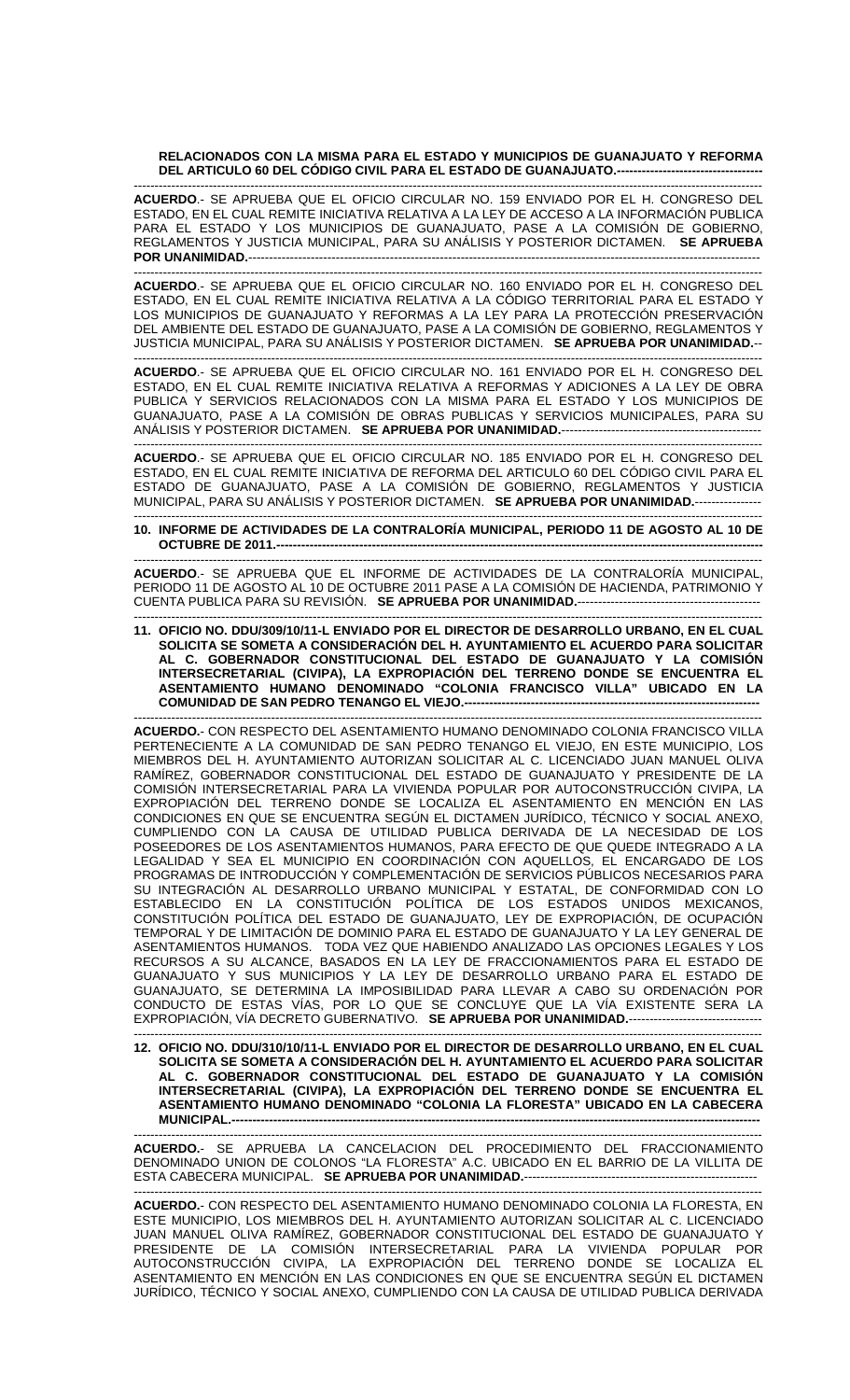DE LA NECESIDAD DE LOS POSEEDORES DE LOS ASENTAMIENTOS HUMANOS, PARA EFECTO DE QUE QUEDE INTEGRADO A LA LEGALIDAD Y SEA EL MUNICIPIO EN COORDINACIÓN CON AQUELLOS, EL ENCARGADO DE LOS PROGRAMAS DE INTRODUCCIÓN Y COMPLEMENTACIÓN DE SERVICIOS PÚBLICOS NECESARIOS PARA SU INTEGRACIÓN AL DESARROLLO URBANO MUNICIPAL Y ESTATAL, DE CONFORMIDAD CON LO ESTABLECIDO EN LA CONSTITUCIÓN POLÍTICA DE LOS ESTADOS UNIDOS MEXICANOS, CONSTITUCIÓN POLÍTICA DEL ESTADO DE GUANAJUATO, LEY DE EXPROPIACIÓN, DE OCUPACIÓN TEMPORAL Y DE LIMITACIÓN DE DOMINIO PARA EL ESTADO DE GUANAJUATO Y LA LEY GENERAL DE ASENTAMIENTOS HUMANOS. TODA VEZ QUE HABIENDO ANALIZADO LAS OPCIONES LEGALES Y LOS RECURSOS A SU ALCANCE, BASADOS EN LA LEY DE FRACCIONAMIENTOS PARA EL ESTADO DE GUANAJUATO Y SUS MUNICIPIOS Y LA LEY DE DESARROLLO URBANO PARA EL ESTADO DE GUANAJUATO, SE DETERMINA LA IMPOSIBILIDAD PARA LLEVAR A CABO SU ORDENACIÓN POR CONDUCTO DE ESTAS VÍAS, POR LO QUE SE CONCLUYE QUE LA VÍA EXISTENTE SERA LA EXPROPIACIÓN, VÍA DECRETO GUBERNATIVO. **SE APRUEBA POR UNANIMIDAD.**--------------------------------

## ------------------------------------------------------------------------------------------------------------------------------------------------------- **13. SOLICITUD DE APOYO PARA INCREMENTO DE LA PARTIDA PRESUPUESTAL DE EGRESOS 2011 "OTRAS PRESTACIONES", POR PARTE DEL REGIDOR C.P. Y LIC. JOSÉ MANUEL RAMÍREZ MANCERA.---------------------------------------------------------------------------------------------------------------------------------**

------------------------------------------------------------------------------------------------------------------------------------------------------- **ACUERDO**.- SE APRUEBA SE INCREMENTE LA CANTIDAD DE \$ 15,000.000 (QUINCE MIL PESOS 00/100M.N.) A LA PARTIDA NO. 5.1.1.5.1592 OTRAS PRESTACIONES (GASTOS MÉDICOS) DEL REGIDOR C.P. Y LIC. JOSÉ MANUEL RAMÍREZ MANCERA. **SE APRUEBA CON 9 VOTOS A FAVOR** Y SE ABSTIENE DE VOTAR EL REGIDOR C.P. Y LIC. JOSÉ MANUEL RAMÍREZ MANCERA POR TENER INTERÉS PERSONAL EN EL ASUNTO, CON FUNDAMENTO EN EL ARTICULO 11, FRACCIÓN VIII DE LA LEY DE RESPONSABILIDADES ADMINISTRATIVAS DE LOS SERVIDORES PÚBLICOS DEL ESTADO DE GUANAJUATO Y SUS MUNICIPIOS Y ARTICULO 53 DEL REGLAMENTO INTERIOR DEL H. AYUNTAMIENTO DE APASEO EL GRANDE, GTO.-----

------------------------------------------------------------------------------------------------------------------------------------------------------- **14. PROYECTO DE INICIATIVA DE LEY DE INGRESOS PARA EL EJERCICIO FISCAL 2012.---**

------------------------------------------------------------------------------------------------------------------------------------------------------- EL **PRESIDENTE MUNICIPAL DR. ERNESTO MUÑOZ LEDO OLIVEROS**, PROPONE QUE ESTE PUNTO SE VAYA A LA COMISIÓN DE HACIENDA Y QUE ESTA DICTAMINE.-------------------------------------------------------------

------------------------------------------------------------------------------------------------------------------------------------------------------- **ACUERDO**.- SE APRUEBA QUE EL PROYECTO DE INICIATIVA DE LEY DE INGRESOS PARA EL EJERCICIO FISCAL 2012, PASE A LA COMISIÓN DE HACIENDA, PATRIMONIO Y CUENTA PUBLICA, PARA SU ANÁLISIS Y POSTERIOR DICTAMEN. **SE APRUEBA POR UNANIMIDAD.**-------------------------------------------

## ------------------------------------------------------------------------------------------------------------------------------------------------------- **15. DICTAMEN DE COMISIONES.-**

- A). COMISIÓN DE GOBIERNO, REGLAMENTOS Y JUSTICIA MUNICIPAL.-
- **B). COMISIÓN DE DESARROLLO URBANO Y PRESERVACIÓN ECOLÓGICA.------------------**

C). COMITÉ DE ADQUISICIONES, ENAJENACIONES, ARRENDAMIENTOS Y CONTRATACIÓN DE SERVICIOS.---**D). COMISIÓN DE SEGURIDAD, TRANSITO, TRANSPORTE Y PROTECCIÓN CIVIL.-----------------------------------------------**  -------------------------------------------------------------------------------------------------------------------------------------------------------

**A). COMISIÓN DE GOBIERNO, REGLAMENTOS Y JUSTICIA MUNICIPAL.------------------------------------------------** 

------------------------------------------------------------------------------------------------------------------------------------------------------- **1**.- EL **SECRETARIO DEL H. AYUNTAMIENTO LIC. JUAN ANTONIO GARCÍA OLIVEROS**, DA LECTURA AL DICTAMEN NO. CRGyJM-18-09-2011 RELATIVO AL PROCEDIMIENTO DE RESPONSABILIDAD ADMINISTRATIVA PRA-10/2007 INCOADO POR LA CONTRALORÍA MUNICIPAL EN CONTRA DEL C. JUAN CARLOS LABRADA SÁNCHEZ COMO ENCARGADO DE DESPACHO DE LA DIRECCIÓN DE OBRAS<br>PÚBLICAS EN EL PERIODO 2003-2006. EN EL CUAL SE RESUELVE LO SIGUIENTE: PRIMERO.-Con PÚBLICAS EN EL PERIODO 2003-2006, EN EL CUAL SE RESUELVE LO SIGUIENTE: fundamento en lo dispuesto por los artículos 69, Fracción I inciso C, 74 y demás relativos y aplicables de la Ley Orgánica Municipal para el Estado de Guanajuato en relación con los artículo 13 y 14 del Reglamento Interior del Ayuntamiento de este Municipio; esta Comisión de Gobierno, Reglamentos y Justicia Municipal es competente para atender y dictaminar la cuestión materia del presente ocurso, misma que fue remitida por el Pleno del H. Ayuntamiento de Apaseo El Grande, Guanajuato en fecha 17 de junio del 2009, en ocasión de la 75ª sesión ordinaria del H. Ayuntamiento de Apaseo el Grande, Gto. **SEGUNDO.-** Después de haber estado reunidos los miembros de la presente Comisión previa convocatoria realizada a los integrantes por el Presidente de la misma; el 30 treinta de septiembre del 2011, en la Sala de Regidores; debatido y discutido que fue el asunto citado en supralíneas, se dictaminó y elaboró la resolución que pone fin al procedimiento de responsabilidad administrativa instaurado en contra del C. JUAN CARLOS LABRADA SÁNCHEZ, como Encargado de Despacho de la Dirección de Obra Pública en el período 2003-2006, **TERCERO.-** El artículo 8 de la Ley De Responsabilidades Administrativas de los Servidores Públicos del Estado de Guanajuato y sus Municipios establece:"Tratándose de los titulares de las dependencias o entidades de la administración pública, la contraloría municipal instaurará y sustanciará el procedimiento de responsabilidad administrativa y turnará el expediente al ayuntamiento para que éste resuelva lo procedente…" De la anterior transcripción se desprende que a la contraloría municipal solo le corresponde instaurar y sustanciar el procedimiento de responsabilidad administrativa, pero a quien le corresponde emitir las resoluciones es al H. Ayuntamiento. Los artículos 23, 27 fracción I y el numeral 28 de la Ley de Responsabilidades Administrativas de los Servidores Públicos del Estado de Guanajuato y sus Municipios establecen: "Artículo 23.- La persona que hubiere dejado de pertenecer al servicio público, podrá ser sujeta a procedimiento de responsabilidad administrativa, dentro de los dos años, tratándose de las fracciones I y II de este artículo y dentro de los tres años en los casos a que se refiere la fracción III del presente artículo, posteriores a su separación del cargo y le podrán ser aplicables las sanciones de multa e inhabilitación, **siempre que no hayan operado los plazos de prescripción, sin perjuicio de la responsabilidad resarcitoria a que se haga acreedor .** Artículo 27.- la facultad para fincar la responsabilidad administrativa prescribirá en los siguientes plazos: fracción I.- En un año, tratándose de las fracciones I, IV, VII, IX, XII, XIV, XVI y XVIII del artículo 11 y del primer supuesto de la fracción V del artículo 132 de esta Ley. Artículo 28.- Los plazos de la prescripción comenzarán a contar a partir del día siguiente a aquél en que se haya cometido la falta administrativa o a partir del momento en que haya cesado, si fue de carácter continuado. La prescripción se interrumpirá por el inicio del procedimiento de responsabilidad administrativa que regula la presente ley... De las anteriores transcripciones, se desprende lo siguiente: Las personas que dejan de pertenecer al servicio público, pueden ser sujetas a un procedimiento de responsabilidad administrativa, dentro de un año tratándose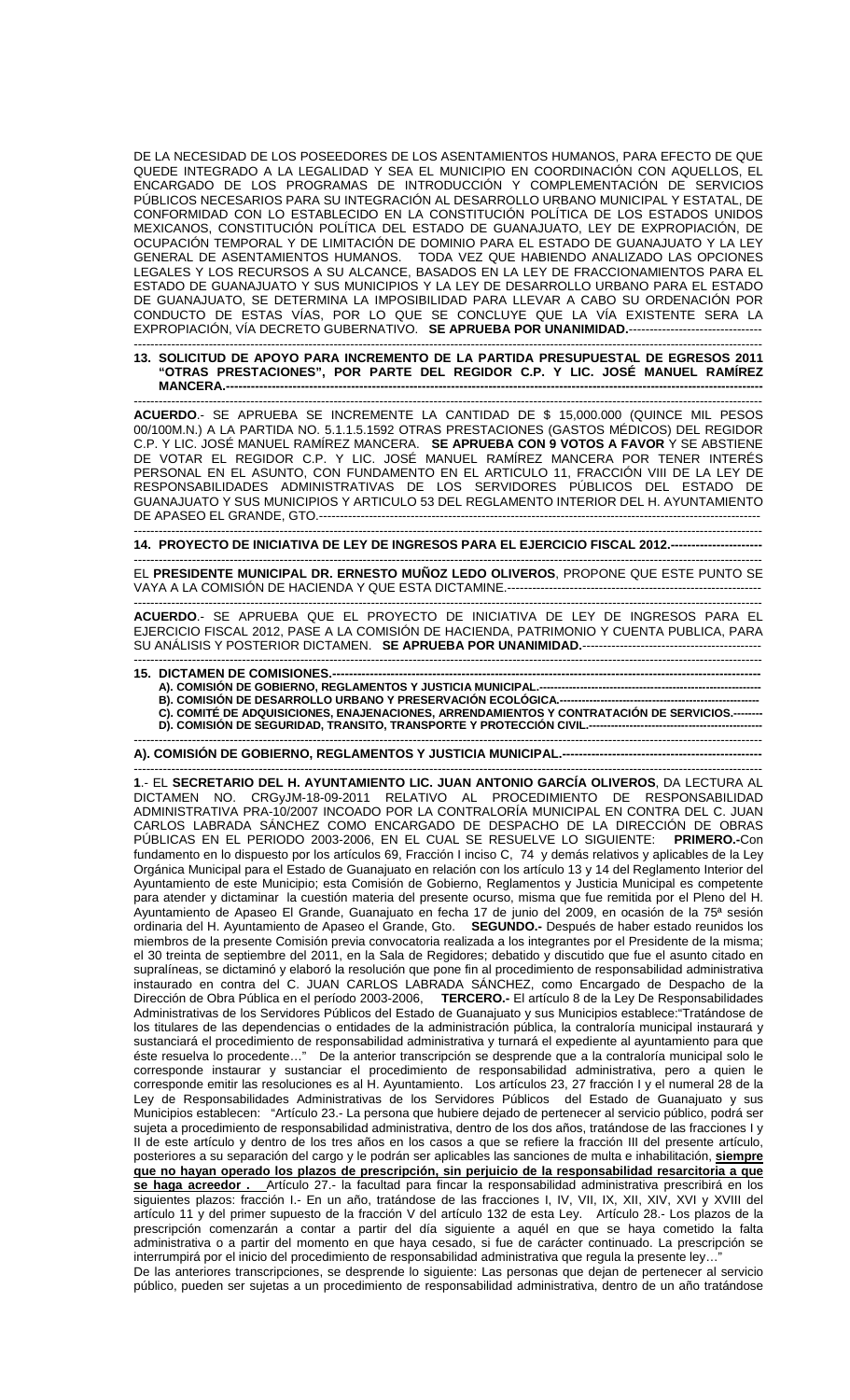de las fracciones I, IV, VII, IX, X, XII, XIV y XVIII del artículo 11 y del primer supuesto de la fracción V del artículo 12 de la Ley de responsabilidades administrativas, siendo muy clara la Ley al manifestar que siempre y cuando no hayan operado los plazos de la prescripción. Esto es, si el servidor o ex servidor público actualiza alguna de las conductas establecidas en la fracción I del artículo 27, y en un año la autoridad no le instaura el procedimiento de responsabilidad administrativa respectivo, prescribirá su acción para hacerlo. En la especie a JUAN CARLOS LABRADA SÁNCHEZ, se le inició un procedimiento de responsabilidad administrativa por parte de la Contraloría Municipal de Apaseo el Grande, Guanajuato, por las irregularidades cometidas según el Órgano de Fiscalización Superior de Guanajuato, entre los meses de enero a diciembre del año 2005, y fue hasta el 13 de julio del 2007 dos mil siete, cuando le instauró el procedimiento de responsabilidad administrativa, tal y como se desprende de las pruebas documentales que obran en el proceso contencioso administrativo 260/4<sup>a</sup> sala/2009, a las cuales se les otorga valor probatorio plenario en términos de los artículos 78, 79, 117 y 121 del Código de Procedimiento y Justicia Administrativa para el Estado y los Municipios de Guanajuato. Ahora bien las conductas por las cuales se pretende sancionar al C. JUAN CARLOS LABRADA SÁNCHEZ, son las previstas por el artículo 11 fracción I de la Ley de Responsabilidades Administrativas de los Servidores Públicos del Estado de Guanajuato y sus Municipios. En esta tesitura, a partir del mes de mayo del año 2005 de acuerdo a lo dispuesto en el último párrafo del artículo 28 de la Ley de Responsabilidades Administrativas de los Servidores Públicos comenzó a correr el término para que la autoridad pudiera fincar el procedimiento de responsabilidad administrativa al C. JUAN CARLOS LABRADA SÁNCHEZ, es decir dicha acción se encontraría prescrita en mayo del 2006, y toda vez que la Contraloría Municipal emitió su acuerdo de instauración de procedimiento de responsabilidad administrativa, hasta el 13 trece de julio del 2007, registrado con el número de expediente PRA-10/2007, por haber incurrido en la probable falta administrativa consistente en: "En las obras que se relacionan en el cuadro inferior no se aplicó la multa administrativa al contratista a que hace referencia el artículo 75 fracción III de la Ley de Obra Pública y Servicios relacionados con la misma para el Estado y los Municipios de Guanajuato, así como la cláusula novena del contrato, por no exhibir las fianzas de cumplimiento, dentro de los cinco días hábiles siguientes a la fecha de la firma de contrato.

| Contrato           | <b>DESCRIPCIÓN DE LA OBRA</b>                                                                                                                    | <b>FECHA DE</b><br><b>CONTRATO</b> | <b>DE</b><br><b>FECHA</b><br><b>FIANZA</b> |
|--------------------|--------------------------------------------------------------------------------------------------------------------------------------------------|------------------------------------|--------------------------------------------|
| PMAG/OP0033/033/05 | CONSTRUCCIÓN DE ARROYO EN CONCRETO DE LA<br>CALLE RIO NILO EN LA COLONIA LOS HERNANDEZ                                                           | 20/05/05                           | 15/06/05                                   |
| PMAG/OP0033/061/04 | CONSTRUCCIÓN DEL CAMINO DE ACCESO A LA<br>(REHABILITACION DE ASFALTO DEL CAMINO DE ACCESO<br>POR LA CARRETERA LIBRE EN LA COMUNIDAD DE LA NORITA | 03/01005                           | 02/02/05                                   |

No se interrumpió la acción de prescripción a favor del C. JUAN CARLOS LABRADA SÁNCHEZ, pues dicha facultad de fincarle responsabilidad administrativa al C. JUAN CARLOS LABRADA SÁNCHEZ, prescribió desde el 2006, toda vez que la ley de la materia es muy clara, al determinar que se sujetará a los ex servidores públicos a un procedimiento de responsabilidad administrativa, dentro de los dos años siguientes, siempre que no hayan operado los plazos de la prescripción, y en la especie como ya se mencionó, ya había prescrito la facultad de la Contraloría Municipal para fincarle responsabilidad administrativa al C. JUAN CARLOS LABRADA SÁNCHEZ. En virtud de lo anterior se concluye que el acto en estudio se actualiza hipótesis jurídica prevista por el artículo 302 fracción IV del Código de Procedimiento y Justicia Administrativa para el Estado y los Municipios de Guanajuato. No omitimos señalar que el artículo 21 de la Ley de Responsabilidades de los Servidores Públicos, menciona cuales conductas son consideradas como graves, y para mayor ilustración nos permitimos transcribirlo a continuación: **ARTÍCULO 21.** Se considerarán conductas graves, las contravenciones a las disposiciones de esta ley que contengan obligaciones o prohibiciones y que produzcan daños a las personas o a sus bienes, así como beneficios de carácter patrimonial o económico, lucro o cualquier tipo de ventaja para el servidor público o para cualquiera de las personas señaladas en la fracción III del artículo 12, o que causen daños o perjuicios a alguna de las autoridades previstas en el artículo 3. Asimismo se considerará grave el incumplimiento a las obligaciones previstas en el artículo 11 o por incurrir en las conductas prohibidas por el artículo 12 de esta ley, cuando el servidor público haya sido previamente declarado responsable por otra falta administrativa, dentro del año anterior al día de la comisión de la conducta grave. **Por otro lado el artículo 22 de la ley en cita,**  establece las sanciones para los diferentes supuestos del artículo 11 de la misma ley, cardinal que transcribimos a continuación para mejor ilustración: **"ARTÍCULO 22.** Las sanciones por el incumplimiento de obligaciones o por incurrir en conductas prohibidas, se impondrán atendiendo a lo siguiente: I. **Amonestación en los casos de las fracciones I**, IV, VII, IX, X, XII, XIV, XVI y XVIII **del artículo 11** y en el primer supuesto de la fracción V del artículo 12 de esta ley; II. Suspensión de tres días a seis meses en los casos de las fracciones II, III, V, VI, VIII, XI, XIII, XV, XVII, XIX y XX del artículo 11 y de las fracciones III, IV, el segundo supuesto de la fracción V, VII y VIII del artículo 12 de esta ley, y III. Destitución e inhabilitación de tres días a seis meses, tratándose de la fracción XXI del artículo 11 y de las fracciones I, II, VI y IX del artículo 12 de esta Ley. (Fracción reformada. P.O. 03 de septiembre de 2010)" Así las cosas y al establecer la Contraloría Municipal que la conducta desplegada por el C. JUAN CARLOS LABRADA SÁNCHEZ, encuadra en la fracción I del artículo 11 de la Ley de Responsabilidades para el Estado y los Municipios de Guanajuato, sería en todo caso dable únicamente imponer al C. JUAN CARLOS LABRADA SÁNCHEZ, una amonestación atento a lo dispuesto por el artículo 22 de la Ley citada en último término, y no la inhabilitación como indebidamente se había propuesto por el órgano de control, ya que para que esto aconteciera era necesario que el C. JUAN CARLOS LABRADA SÁNCHEZ fuera omiso en su actuar y encuadrara el mismo en la fracción XXI de la ley en cita, es decir que fuera condenado por acuerdo de Ayuntamiento a Resarcir daños ocasionados a la Hacienda Pública, o bien daños derivados de responsabilidad patrimonial, y que el C. JUAN CARLOS LABRADA SÁNCHEZ, fuera omiso en ese sentido. Como ya ha quedado anteriormente señalado, resulta importante destacar que de acuerdo al numeral 8 de la Ley de Responsabilidades es a la Contraloría Municipal a quien le compete la instauración y sustanciación del procedimiento administrativo de responsabilidad administrativa, es a Contraloría Municipal, y no al H. Ayuntamiento, por lo que éste se encuentra impedido para solventar las deficiencias existentes dentro del procedimiento. En esa tesitura no ha lugar a imponer sanción alguna al C. JUAN CARLOS LABRADA En esa tesitura no ha lugar a imponer sanción alguna al C. JUAN CARLOS LABRADA **SÁNCHEZ, atento a que como ya ha quedado establecido han operado los términos de la prescripción que para tal efecto señala el artículo 23 fracción I de la Ley de Responsabilidades Administrativas para el Estado y los municipios de Guanajuato, en relación con el artículo 11 fracción I de la misma Ley.** En virtud de lo anterior, esta Comisión de Gobierno, Reglamentos y Justicia Municipal; del H. Ayuntamiento de Apaseo el Grande, Guanajuato; tiene a bien someter a su consideración la resolución que pone fin al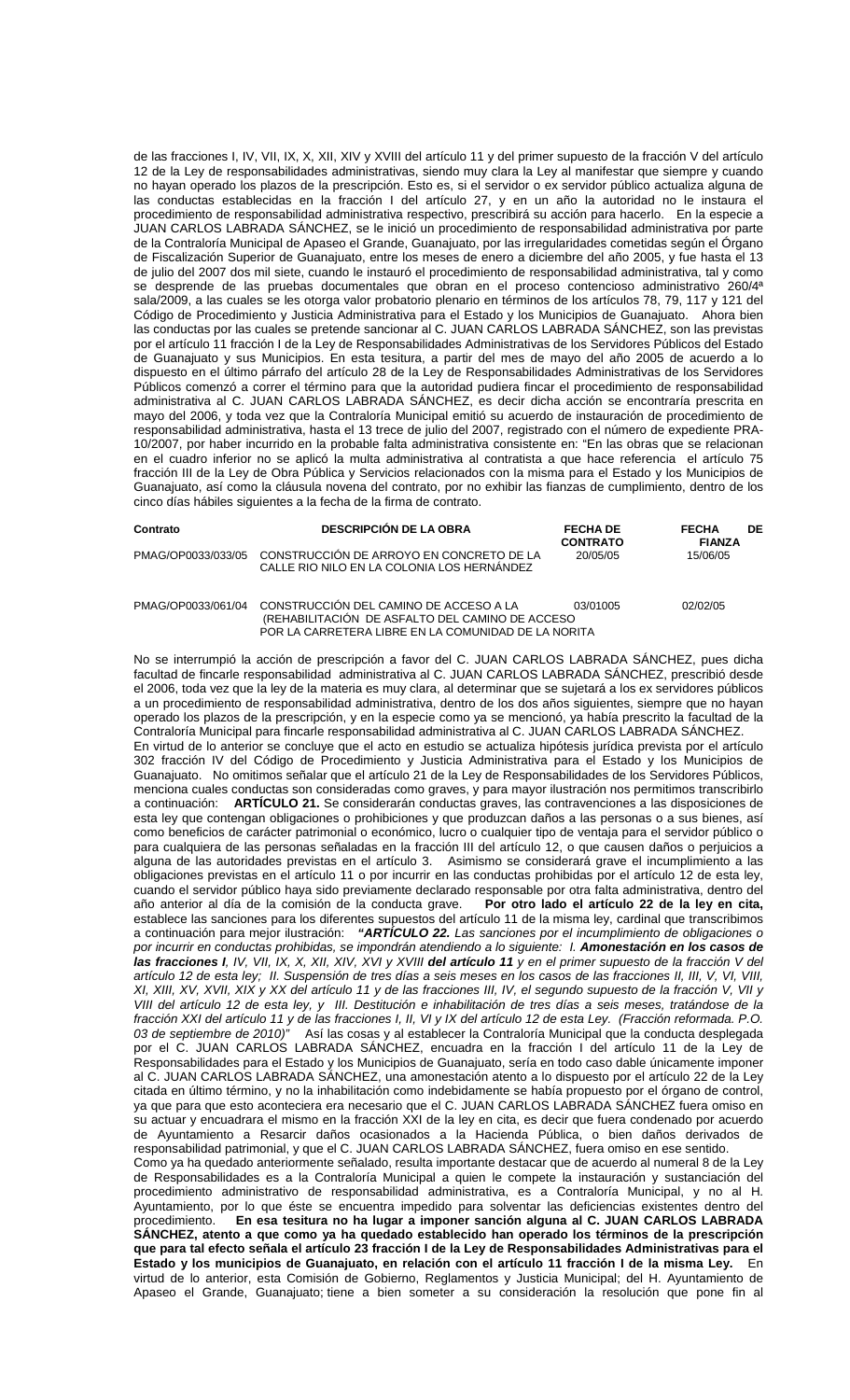procedimiento de responsabilidad administrativa instaurado en contra del C. JUAN CARLOS LABRADA SÁNCHEZ, como Encargado de Despacho de la Dirección de Obras Públicas.", DICTAMEN QUE SE ANEXA AL APÉNDICE DEL ACTA DE LA PRESENTE SESIÓN.--------------------------------------------------------------------------------

------------------------------------------------------------------------------------------------------------------------------------------------------- **ACUERDO**.- SE APRUEBA EL DICTAMEN NO. CRGyJM-18-09-2011 DE LA COMISIÓN DE GOBIERNO, REGLAMENTOS Y JUSTICIA MUNICIPAL, RELATIVO AL PROCEDIMIENTO DE RESPONSABILIDAD ADMINISTRATIVA PRA-10/2007 INCOADO POR LA CONTRALORÍA MUNICIPAL EN CONTRA DEL C. JUAN CARLOS LABRADA SÁNCHEZ COMO ENCARGADO DE DESPACHO DE LA DIRECCIÓN DE OBRAS PÚBLICAS EN EL PERIODO 2003-2006. **SE APRUEBA CON 9 VOTOS A FAVOR** Y 1 EN CONTRA DE LA REGIDORA C. LUCIA CORTES GARCÍA.-----------------------------------------------------------------------------------------------

------------------------------------------------------------------------------------------------------------------------------------------------------- LA **REGIDORA C. LUCIA CORTES GARCÍA**, MANIFIESTA QUE SU VOTO ES EN CONTRA PORQUE CON ESTAS RESOLUCIONES DE LA COMISIÓN ESTA CLARO QUE SE ESTA APOYANDO A LOS FUNCIONARIOS PARA QUE SIGAN HACIENDO LAS COSAS MAL, YA QUE DEJAN QUE PRESCRIBAN LAS FECHAS Y NO HACEN CASO DEL ÓRGANO DE CONTROL CONTENCIOSO ADMINISTRATIVO PARA NO FINCAR PROCEDIMIENTOS RECOMENDADOS.------------------------------------------------------------------------------------

------------------------------------------------------------------------------------------------------------------------------------------------------- **2**.- EL **SECRETARIO DEL H. AYUNTAMIENTO LIC. JUAN ANTONIO GARCÍA OLIVEROS**, DA LECTURA AL DICTAMEN NO. CRGyJM-20-09-2011 RELATIVO AL OFICIO NO. 87/JAM/2011 ENVIADO POR EL JUEZ ADMINISTRATIVO MUNICIPAL EN EL CUAL PRESENTE INFORMA ANUAL DE LABORES 2011, EN EL CUAL SE RESUELVE LO SIGUIENTE: **PRIMERO**.- ESTA COMISIÓN RESULTÓ COMPETENTE PARA CONOCER DEL PRESENTE ASUNTO, DE CONFORMIDAD AL ARTÍCULO INVOCADO EN EL PROEMIO DEL PRESENTE DICTAMEN. **SEGUNDO.-** UNA VEZ ANALIZADO EL INFORME DE ACTIVIDADES DEL JUZGADO ADMINISTRATIVO MUNICIPAL, ESTA COMISIÓN DE GOBIERNO, REGLAMENTOS Y JUSTICIA MUNICIPAL SE DA POR ENTERADO DEL CONTENIDO DEL MISMO Y CONSIDERA QUE NO HAY NINGUNA OBSERVACIÓN POR PARTE DE LA COMISIÓN. **TERCERO.-** EN VIRTUD DE LO ANTERIOR, ESTA COMISIÓN DE GOBIERNO, REGLAMENTOS Y JUSTICIA MUNICIPAL, TIENE A BIEN SOMETER A SU CONSIDERACIÓN APROBAR EL PRESENTE DICTAMEN EN LOS TÉRMINOS PROPUESTOS ", DICTAMEN QUE SE ANEXA AL APÉNDICE DEL ACTA DE LA PRESENTE SESIÓN.-----------------------------------------------------

------------------------------------------------------------------------------------------------------------------------------------------------------- **ACUERDO**.- SE APRUEBA EL DICTAMEN NO. CRGyJM-20-09-2011 DE LA COMISIÓN DE GOBIERNO, REGLAMENTOS Y JUSTICIA MUNICIPAL, RELATIVO AL OFICIO NO. 87/JAM/2011 ENVIADO POR EL JUEZ ADMINISTRATIVO MUNICIPAL EN EL CUAL PRESENTE INFORMA ANUAL DE LABORES 2011. **SE APRUEBA POR UNANIMIDAD**.------------------------------------------------------------------------------------------------------------

------------------------------------------------------------------------------------------------------------------------------------------------------- **B). COMISIONES DE GOBIERNO, REGLAMENTOS Y JUSTICIA MUNICIPAL Y COMISIÓN DE DESARROLLO URBANO Y PRESERVACIÓN ECOLÓGICA.--------------------------------------------------------------------** 

-------------------------------------------------------------------------------------------------------------------------------------------------------

**1**.- EL **SECRETARIO DEL H. AYUNTAMIENTO LIC. JUAN ANTONIO GARCÍA OLIVEROS**, DA LECTURA AL DICTAMEN NO. CRGyJM-19-09-2011 RELATIVO AL OFICIO CIRCULAR NO. 152 ENVIADO POR LA SECRETARIA TÉCNICA DE LA COMISIÓN DE JUSTICIA DEL H. CONGRESO DEL ESTADO EN EL CUAL REMITE LA INICIATIVA DE LEY DE PROPIEDAD EN CONDOMINIO DE INMUEBLES PARA EL ESTADO DE GUANAJUATO, EN EL CUAL SE RESUELVE LO SIGUIENTE: **PRIMERO.-** ESTAS COMISIONES RESULTARON COMPETENTES PARA CONOCER DEL PRESENTE ASUNTO, DE CONFORMIDAD AL ARTÍCULO INVOCADO EN EL PROEMIO DEL PRESENTE DICTAMEN. **SEGUNDO.-**ESTAS COMISIONES DE GOBIERNO, REGLAMENTOS Y JUSTICIA MUNICIPAL Y LA DE DESARROLLO URBANO Y PRESERVACIÓN ECOLÓGICA DETERMINAN QUE NO HAY INCONVENIENTE EN QUE LA INICIATIVA FORMULADA POR LOS DIPUTADOS HÉCTOR HUGO VARELA FLORES Y ALICIA MUÑOZ OLIVARES, INTEGRANTES DEL GRUPO PARLAMENTARIO DEL PARTIDO REVOLUCIONARIO INSTITUCIONAL SE APRUEBE Y SE DE CABAL CUMPLIMIENTO A TODOS Y CADA UNO DE LOS PUNTOS QUE EN ELLA SE ESTABLECEN. **TERCERO.-**EN VIRTUD DE LO ANTERIOR, ESTAS COMISIONES DE GOBIERNO, REGLAMENTOS Y JUSTICIA MUNICIPAL, Y DESARROLLO URBANO Y PRESERVACIÓN ECOLÓGICA DEL H. AYUNTAMIENTO DE APASEO EL GRANDE, GUANAJUATO TIENEN A BIEN SOMETER A SU CONSIDERACIÓN APROBAR EL PRESENTE DICTAMEN EN LOS TÉRMINOS PROPUESTOS", DICTAMEN QUE SE ANEXA AL APÉNDICE DEL ACTA DE LA PRESENTE SESIÓN.----------------------------------------------------- -------------------------------------------------------------------------------------------------------------------------------------------------------

EL **REGIDOR ING. MANUEL GERARDO BUENROSTRO MORALES**, HACE LA ACLARACIÓN DE QUE APARECE EN EL DICTAMEN PERO NO FUE CONVOCADO.--------------------------------------------------------------------

------------------------------------------------------------------------------------------------------------------------------------------------------- **ACUERDO.-** SE APRUEBA EL DICTAMEN NO. CRGyJM-19-09-2011 DE LA COMISIÓN DE GOBIERNO, REGLAMENTOS Y JUSTICIA MUNICIPAL Y LA COMISION DE DESARROLLO URBANO Y PRESERVACION ECOLÓGICA, RELATIVO AL OFICIO CIRCULAR NO. 152 ENVIADO POR LA SECRETARIA TÉCNICA DE LA COMISIÓN DE JUSTICIA DEL H. CONGRESO DEL ESTADO EN EL CUAL REMITE LA INICIATIVA DE LEY DE PROPIEDAD EN CONDOMINIO DE INMUEBLES PARA EL ESTADO DE GUANAJUATO. **SE APRUEBA POR UNANIMIDAD.----**

------------------------------------------------------------------------------------------------------------------------------------------------------- **C). COMITÉ DE ADQUISICIONES, ENAJENACIONES, ARRENDAMIENTOS Y CONTRATACIÓN DE SERVICIOS.--------------------------------------------------------------------------------------------------------------------------------------** 

------------------------------------------------------------------------------------------------------------------------------------------------------- **1**.- EL **SECRETARIO DEL H. AYUNTAMIENTO LIC. JUAN ANTONIO GARCÍA OLIVEROS**, DA LECTURA AL ACTA NO. 42ª DE FECHA 11 DE OCTUBRE DE 2011, DEL COMITÉ DE ADQUISICIONES, ENAJENACIONES, ARRENDAMIENTOS Y CONTRATACIÓN DE SERVICIOS DEL MUNICIPIO DE APASEO EL GRANDE, GTO., EN LAS CUALES SE APROBARON LOS SIGUIENTES ACUERDOS: **42.I** ANALIZADAS Y DISCUTIDAS LAS COTIZACIONES PRESENTADAS, ÉSTE COMITÉ APRUEBA POR UNANIMIDAD AUTORIZAR A LA TESORERÍA MUNICIPAL A CONTRATAR EL SEGURO PARA LA PRIMER FLOTILLA VEHICULAR DE LA ADMINISTRACIÓN MUNICIPAL, QUE INCLUYE 57 VEHÍCULOS, CON LA ASEGURADORA **INBURSA** CON UNA **PRIMA NETA ANUAL DE \$ 355,716.96 (TRESCIENTOS CINCUENTA Y CINCO MIL SETECIENTOS DIECISÉIS PESOS 96/100 MN**) Y QUE SE MENCIONAN A CONTINUACIÓN: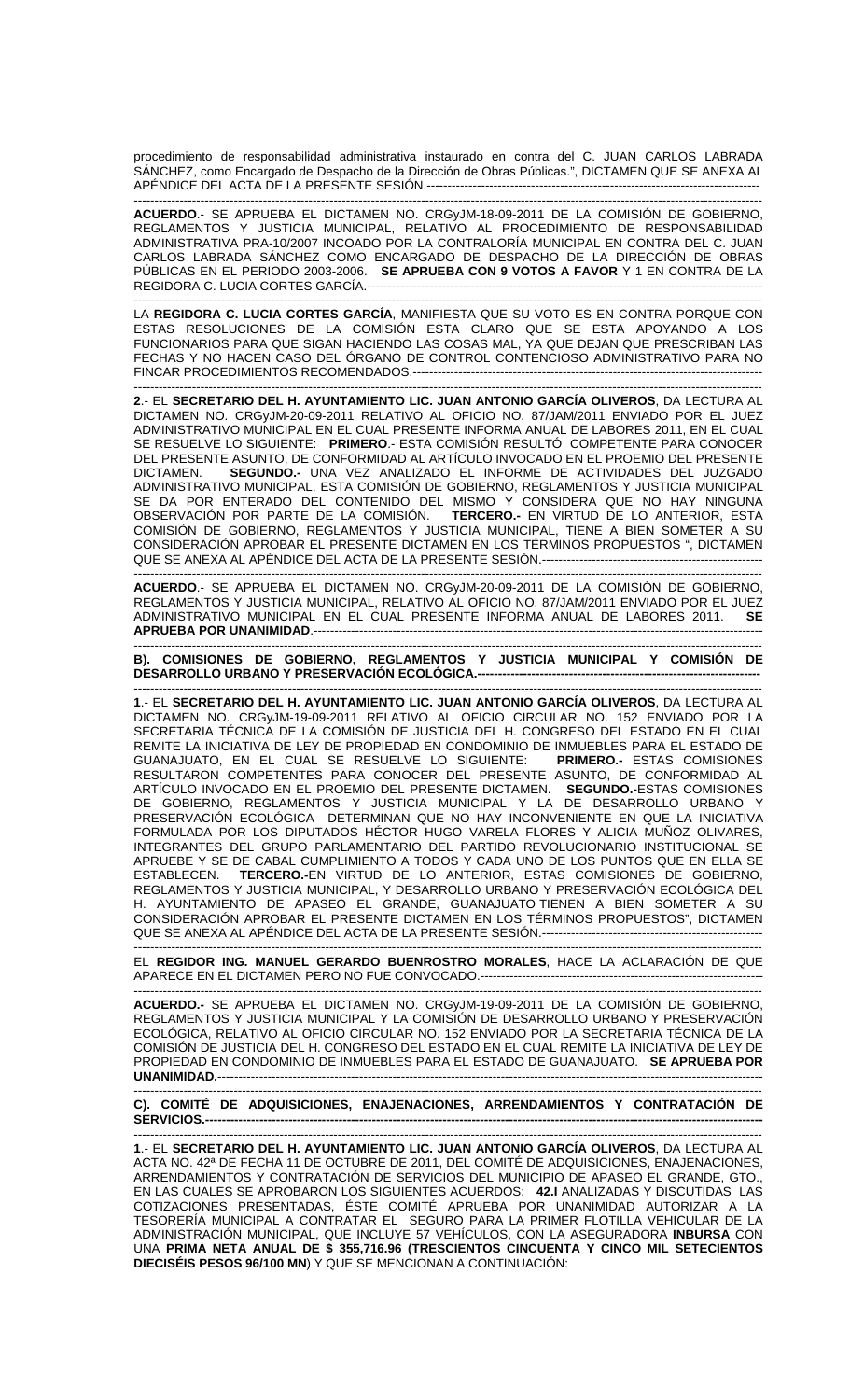|                         | <b>DEPARTAMENTO</b>            | <b>TIPO</b>                    | <b>MARCA</b>         | <b>MODELO</b>   | <b>NUMERO DE</b><br><b>SERIE</b> |                         | <b>COSTO TOTAL</b> |
|-------------------------|--------------------------------|--------------------------------|----------------------|-----------------|----------------------------------|-------------------------|--------------------|
| $\mathbf 1$             | Servicios Generales            | Camión de Volteo               | <b>MERCEDES BENZ</b> | 1999            | 3AMBBMHC1XS045065                | \$                      | 13,371.00          |
| $\overline{\mathbf{c}}$ |                                | Chasis cabina                  | <b>INTERNACIONAL</b> | 2006            | 3HAMMAAR96L243113                | \$                      | 14,599.00          |
| 3                       |                                | Pick-Up                        | <b>DODGE</b>         | 2000            | 3B7HC16X7YM238036                | \$                      | 4,236.00           |
| 4                       |                                | Pick-Up                        | <b>DODGE</b>         | 2002            | 3B6MC36562M205937                | \$                      | 4,239.00           |
| 5                       |                                | Pick-Up F-150                  | <b>FORD</b>          | 2002            | 3FTEF17212MA38211                | \$                      | 4,536.00           |
| 6                       |                                | Silverado 3500                 | <b>CHEVROLET</b>     | 2006            | 3GBJC34R26M112153                | \$                      | 5,697.00           |
| 7                       |                                | Sedan                          | VOLKSWAGEN           | 1988            | 11J0003777                       | \$                      | 1,588.00           |
| 8                       |                                | Pick-Up F-350                  | <b>CHEVROLET</b>     | 2007            | 3FEKE36L17MA01165                | \$                      | 5,801.00           |
| 9                       |                                | Pick-Up 1500                   | <b>CHEVROLET</b>     | 2007            | 3GBEC14X27M113423                | \$                      | 5,298.00           |
| 10                      |                                | Silverado 3500                 | <b>CHEVROLET</b>     | 2007            | 3GBJC34R77M108309                | \$                      | 5,801.00           |
| 11                      |                                | Ranger                         | <b>FORD</b>          | 1999            | 1FTCR14C1XPB61178                | \$                      | 3,648.00           |
| 12                      |                                | Pick-Up                        | <b>FORD</b>          | 2001            | 3FTDF172X1MA91161                | \$                      | 4,376.00           |
| 13                      |                                | Chasis Cabina                  | <b>INTERNACIONAL</b> | 2009            | 3HAJEAVH39L110143                | \$                      | 14,586.00          |
| 14                      |                                | Chasis Cabina                  | <b>INTERNACIONAL</b> | 2009            | 3HAJEAVH29L110148                | \$                      | 11,773.00          |
| 15                      | Obras Publicas                 | Camión Pipa                    | <b>DINA</b>          | 2000            | 3AACLKPR2YS008326                | \$                      | 12,245.00          |
| 16                      |                                | Camión de Volteo               | <b>DODGE</b>         | 1996            | TM-196282                        | \$                      | 7,241.00           |
| 17                      |                                | Camión de Volteo               | <b>DODGE</b>         | 1996            | TM165198                         | \$                      | 7,126.00           |
| 18                      |                                | Pick-Up W-250                  | <b>DODGE</b>         | 1993            | PM-140391                        | $\overline{\mathsf{s}}$ | 3,250.00           |
| 19                      |                                | Pick-Up                        | <b>NISSAN</b>        | 2001            | 3N6CD13S81K030746                | \$                      | 4,336.00           |
| 20                      |                                | Camión de Volteo               | <b>STERLING</b>      | 2005            | 2FZACHCSX5AU73328                | \$                      | 16,358.00          |
| 21                      |                                | Motocicleta                    | <b>HONDA</b>         | 2003            | 9C2JD20153R600116                | \$                      | 5,209.00           |
| 22                      |                                | Camión de Volteo               | <b>STERLING</b>      | 2005            | 2FZACHCS85AU73327                | $\overline{\mathsf{S}}$ | 16,358.00          |
| 23                      | Desarrollo Urbano              | Ranger                         | <b>FORD</b>          | 2004            | 8AFDT50D446356522                | \$                      | 4,746.00           |
| 24                      | Desarrollo Económico           | Sedan                          | <b>VOLKSWAGEN</b>    | 2001            | 3VWS1A1B41M937411                | \$                      | 3,141.00           |
| 25                      | Desarrollo Urbano              | <b>SEDAN</b>                   | <b>VOLKSWAGEN</b>    | 2002            | 3VWS1A1B02M918453                | $\overline{\mathsf{S}}$ | 3,203.00           |
| 26                      | Desarrollo Rural               | Pick-Up D-150                  | <b>DODGE</b>         | 1993            | PM-118922                        | $\overline{\mathsf{S}}$ | 3,115.00           |
| 27                      |                                | Pick-Up D-150                  | <b>DODGE</b>         | 1992            | NM-554387                        | \$                      | 3,103.00           |
| 28                      |                                | Pick-Up Doble Cabina           | <b>NISSAN</b>        | 1998            | 3N1CD13S8WK010798                | \$                      | 4,002.00           |
| 29                      | Contraloría Municipal          | Silverado                      | <b>CHEVROLET</b>     | 2005            | 3GBEC14X25M102922                | \$                      | 5,846.00           |
| 30                      | Desarrollo Social y Humano     | Pick-Up Doble Cabina           | <b>NISSAN</b>        | 1998            | 3N1CD13S6WK010556                | \$                      | 4,002.00           |
| 31                      |                                | Pick-Up Doble Cabina           | <b>NISSAN</b>        | 2001            | 3N6CD13S01K031891                | \$                      | 4,654.00           |
| 32                      |                                | Pick-Up Doble Cabina           | <b>NISSAN</b>        | 2001            | 3N6CD13S81K030200                | \$                      | 4,654.00           |
| 33                      |                                | Pick-Up Doble Cabina           | <b>NISSAN</b>        | 2008            | 3N6DD13S18K003886                | \$                      | 6,131.00           |
| 34                      | Comité del Deporte             | Tsuru                          | <b>NISSAN</b>        | 2001            | 3N1EB31S71K319149                | Ś                       | 4,099.00           |
| 35                      | Fiscalización                  | Ranger                         | <b>FORD</b>          | 2004            | 8AFDT50D646368025                | \$                      | 4,746.00           |
| 36                      | Secretaria del H. Ayuntamiento | Platina                        | <b>NISSAN</b>        | 2004            | 3N1JH01S24L204176                | \$                      | 4,303.00           |
| 37                      | Gobierno                       | Equinox Ls                     | <b>CHEVROLET</b>     | 2007            | 2CNDL13F976249909                | \$                      | 6,283.00           |
| 38                      | Regidores                      | Pick-Up Doble Cabina RANGER    | <b>FORD</b>          | 2008            | 8AFDT50D886192276                | \$                      | 5,429.00           |
| 39                      | Seguridad Publica              | Ram 2500 4X4                   | <b>DODGE</b>         | 2004            | 1D7HU16N24J160791                | \$                      | 5,013.00           |
| 40                      |                                | Pick-Up F-150                  | <b>FORD</b>          | 2006            | 3FTRF17236MA17965                | \$                      | 5,566.00           |
| 41                      |                                | Pick-Up F-150                  | <b>FORD</b>          | 2006            | 3FTGF17296MA22577                | \$                      | 5,566.00           |
| 42                      |                                | Pick-Up F-150                  | <b>FORD</b>          | 2006            | 3FTGF172X6MA18229                | \$                      | 5,566.00           |
| 43                      |                                | Pick-Up F-150                  | <b>FORD</b>          | 2006            | 3FTGF17246MA21806                | $\overline{\mathsf{S}}$ | 5,566.00           |
| 44                      |                                | Ram 1500                       | <b>DODGE</b>         | 2008            | 3D7H516K88G234323                | \$                      | 5,987.00           |
| 45                      |                                | Ram 1500                       | <b>DODGE</b>         | 2008            | 3D7H516K78G234328                | \$                      | 5,987.00           |
| 46                      |                                | Ram 1500                       | <b>DODGE</b>         | 2008            | 3D7H516K58G234327                | \$                      | 5,877.00           |
| 47                      |                                | Motocicleta                    | <b>HONDA</b>         | 2008            | 9C2MD34098R600003                | $\overline{\mathsf{S}}$ | 5,722.16           |
| 48                      |                                | MOTOCICLETA EN125-HUK7, 124 CC | <b>SUZUKI</b>        | 2007            | LC6PCKJ6170808179                | \$                      | 5,722.16           |
| 49                      |                                | MOTOCICLETA EN125-HUK7, 124 CC | <b>SUZUKI</b>        | 2007            | LC6PCKJ6470808130                | \$                      | 5,722.16           |
| 50                      |                                | MOTOCICLETA EN125-HUK7, 124 CC | <b>SUZUKI</b>        | 2007            | LC6PCKJ6770808137                | \$                      | 5,722.16           |
| 51                      |                                | MOTOCICLETA DR200SEK8, 199 CC  | <b>SUZUKI</b>        | 2008            | JS1SH42A082101127                | \$                      | 5,722.16           |
| 52                      |                                | MOTOCICLETA DR200SEK8, 199 CC  | <b>SUZUKI</b>        | 2008            | JS1SH42A982100915                | \$                      | 5,722.16           |
| 53                      |                                | Silverado                      | <b>CHEVROLET</b>     | 2003            | 1GCEC14X73Z234159                | \$                      | 4,252.00           |
| 54                      | Sindico                        | Ranger                         | <b>FORD</b>          | 2008            | 8AFDT50D186192300                | \$                      | 5,429.00           |
| 55                      | Protección Civil               | Chasis cabina                  | <b>DINA</b>          | 1991            | TU016M06443V06                   | Ś                       | 9,392.00           |
| 56                      |                                | Camión cisterna                | <b>FORD</b>          | <b>FMC 1980</b> | C70KVGM1953                      | \$                      | 10,193.00          |
| 57                      |                                | <b>TORNADO</b>                 | <b>CHEVROLET</b>     | 2007            | 93CXM80217C186424                | \$                      | 3,861.00           |
|                         |                                |                                |                      |                 | <b>TOTAL</b>                     |                         | \$355,716.96       |

PARA CUBRIR EL PAGO DE ESTA CONTRATACIÓN SE APLICARÁ COMO SIGUE: DIRECCIÓN DE SEGURIDAD PÚBLICA: 5.1.3.4.3451 SEGUROS DE BIENES PATRIMONIALES, RAMO XXXIII, FONDO II, EJERCICIO 2011. DIRECCIÓN DE SERVICIOS GENERALES Y ECOLOGÍA: 5.1.3.4.3451 SEGUROS DE BIENES PATRIMONIALES, RAMO XXXIII, FONDO II, EJERCICIO 2011. DEMÁS DIRECCIONES: 5.1.3.4.3451 SEGUROS DE BIENES PATRIMONIALES, CORRESPONDIENTE A CADA UNA DE ELLAS Y SERÁN CONTEMPLADAS DE LA CUENTA PÚBLICA. **42.II** ANALIZADAS Y DISCUTIDAS LAS PROPUESTAS PRESENTADAS, ÉSTE COMITÉ APRUEBA POR MAYORÍA AUTORIZAR A LA SECRETARÍA DEL H. AYUNTAMIENTO A CONTRATAR LOS SERVICIOS DEL **LIC. DANTE ACAL SÁNCHEZ** QUE CONSTAN DE LO SIGUIENTE: ACTUALIZACIÓN NORMATIVA MUNICIPAL PARA EL MUNICIPIO DE APASEO EL GRANDE, GTO., DIAGNÓSTICO JURÍDICO REGLAMENTARIO DEL MUNICIPIO, 9 (NUEVE) REGLAMENTOS ACTUALIZADOS REFORMADOS O CREADOS, 9 (NUEVE) DICTÁMENES PARA APROBACIÓN DEL H. AYUNTAMIENTO, MANIFESTACIONES DE IMPACTO REGULATORIO DE AQUELLOS REGLAMENTOS QUE LO REQUIERAN POR SU IMPACTO ECONÓMICO Y DOCUMENTO RESUMEN DE LOS TRABAJOS PRESENTADOS, **CON UN COSTO DE \$ 150,000.00 (CIENTO CINCUENTA MIL PESOS 00/100 MN) IVA INCLUIDO.** PARA CUBRIR EL PAGO DE ESTA CONTRATACIÓN SE HARÁ MEDIANTE LA CUENTA PÚBLICA, PARTIDA 5.1.1.2.1221 DENOMINADA REMUNERACIONES PARA EVENTUALES, FF CP11, UR A0400, PGR 5.00, AF 1.3.1", ACTA QUE SE ANEXA AL APÉNDICE DE LA PRESENTE SESIÓN.--------------------

------------------------------------------------------------------------------------------------------------------------------------------------------- EL **REGIDOR C.P. Y LIC. JOSÉ MANUEL RAMÍREZ MANCERA**, SUGIERE QUE SE DEJE ESTIPULADOS CUANTOS REGLAMENTOS INCLUYE Y CUALES, TIEMPO DE ENTREGA Y HACERLE UN CONTRATO Y PORCENTAJE DE ANTICIPO EN SU CASO.------------------------------------------------------------------------------------------

------------------------------------------------------------------------------------------------------------------------------------------------------- LA **REGIDORA C. LUCIA CORTES GARCIA**, HACE EL COMENTARIO EN RELACION A LAS COTIZACIONES DE LOS SEGUROS, SE VOTO PORQUE LA QUE ESTA EN MEDIO NI MAS BARATO NI MAS CARO COMO JUSTIFICACION Y HACE LA OBSERVACION DE QUE EN EL COMITÉ DE ADQUISICIONES SE SACO EL PUNTO POR TRAER 2 COTIZACIONES QUE SON DE DUDOSA PROCEDENCIA.---

------------------------------------------------------------------------------------------------------------------------------------------------------- EL **REGIDOR ING. MANUEL GERARDO BUENROSTRO MORALES**, MANIFIESTA QUE NO ESTA DE ACUERDO CON EL DICTAMEN PORQUE NO SE ELABORO COMO MARCA EL REGLAMENTO, YA QUE EL ARTICULO 77 DEL REGLAMENTO INTERIOR DICE QUE LOS DICTÁMENES DEBERÁN IR ACOMPAÑADOS CON LA MINUTA LEVANTADA EN LA QUE SE ASENTARAN DE MANERA SINTETIZADA LOS ARGUMENTOS Y CONSIDERACIONES VERTIDAS POR SUS INTEGRANTES PARA APROBAR O NO EL DICTAMEN Y EN CASO DE ESTE DICTAMEN NO SE TIENE; IGUALMENTE SE SOLICITO EN LA REUNIÓN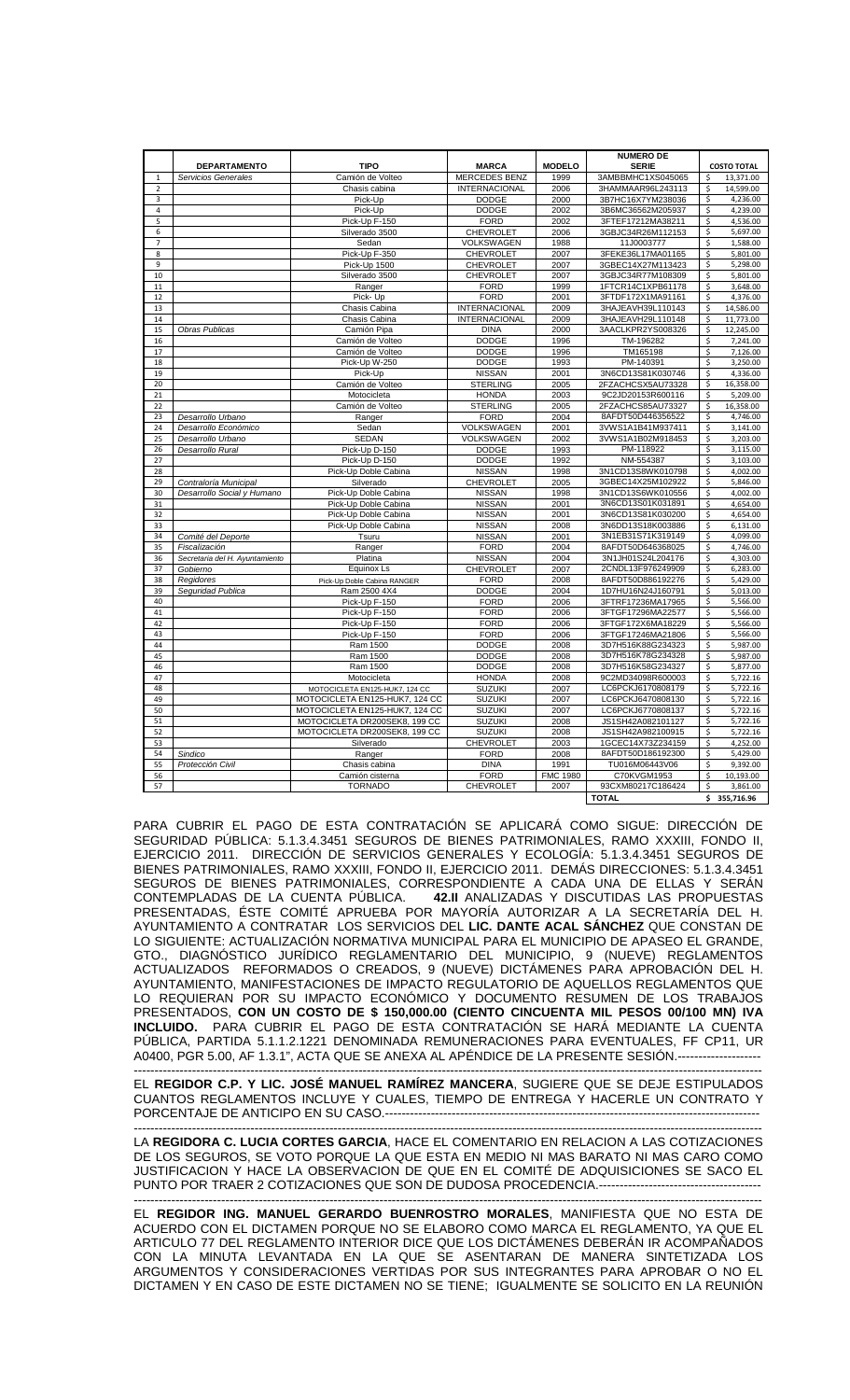DEL COMITÉ DE ADQUISICIONES LOS CURRICULUMS DE LAS PERSONAS QUE ESTÁN PRESUPUESTANDO HACER EL TRABAJO Y SE SOLICITO CUALES ERAN LOS REGLAMENTOS.---------------

------------------------------------------------------------------------------------------------------------------------------------------------------- LA **REGIDORA C. LUCIA CORTES GARCÍA**, HACE UNA OBSERVACIÓN ACERCA DEL PUNTO 5 DE LA CONTRATACIÓN PARA LA ELABORACIÓN DE LOS REGLAMENTOS, OPINA QUE MEJOR QUE SE CONTRARA POR MAS TIEMPO A UN LICENCIADO AUNQUE SEA POR HONORARIOS YA QUE LA PERSONA QUE ESTA EN EL JURÍDICO NO HA PODIDO DESEMPEÑAR BIEN SU TRABAJO Y POR ESO EL MUNICIPIO DESEMBOLSARA LA CANTIDAD DE 150,000.00.----

------------------------------------------------------------------------------------------------------------------------------------------------------- **ACUERDO.**- SE APRUEBAN LOS ACUERDOS TOMADOS EN EL ACTA NO. 42ª DE FECHA 11 DE OCTUBRE DE 2011, DEL COMITÉ DE ADQUISICIONES, ENAJENACIONES, ARRENDAMIENTOS Y CONTRATACIÓN DE SERVICIOS DEL MUNICIPIO DE APASEO EL GRANDE, GTO. Y SE HACE LA ACLARACIÓN QUE EN RELACIÓN A LA CONTRATACIÓN DE LOS SEGUROS PARA LOS VEHÍCULOS, SE ESCOGIÓ LA ASEGURADORA INBURSA PORQUE TIENE MEJOR COBERTURA Y MEJORES PRESTACIONES. **SE APRUEBA CON 8 VOTOS A** FAVOR Y 2 EN CONTRA DE LOS REGIDORES C. LUCIA CORTES GARCÍA E ING. MANUEL GERARDO BUENROSTRO MORALES.-----------------------------------------------------------------------------

------------------------------------------------------------------------------------------------------------------------------------------------------- LA **REGIDORA C. LUCIA CORTES GARCÍA**, MANIFIESTA QUE VOTA EN CONTRA POR LO MENCIONADO ANTERIORMENTE Y RATIFICA SU VOTO EN CONTRA EN EL DICTAMEN.------------------------------

------------------------------------------------------------------------------------------------------------------------------------------------------- EL **REGIDOR ING. MANUEL GERARDO BUENROSTRO MORALES**, MANIFIESTA QUE SU VOTO ES CONTRA POR VIOLACIONES A LOS ARTÍCULOS 18, 24 Y 57 DEL REGLAMENTO DE ADQUISICIONES ENAJENACIONES, ARRENDAMIENTOS Y CONTRATACIÓN DE SERVICIOS DE APASEO EL GRANDE, GTO. Y POR VIOLACIONES AL ART. 77 PÁRRAFO 2 DEL REGLAMENTO INTERIOR DEL AYUNTAMIENTO DEL MUNICIPIO DE APASEO EL GRANDE, GTO.------------------------------------------------------------------------------------------

------------------------------------------------------------------------------------------------------------------------------------------------------- **D). COMISIÓN DE SEGURIDAD, TRANSITO, TRANSPORTE Y PROTECCIÓN CIVIL.----------------------------------**

------------------------------------------------------------------------------------------------------------------------------------------------------- **1**.- EL **SECRETARIO DEL H. AYUNTAMIENTO LIC. JUAN ANTONIO GARCÍA OLIVEROS**, DA LECTURA AL DICTAMEN NO. CSTTPC/07/10/11 RELATIVO A LA SOLICITUD DE PERMISO PARA EFECTUAR EL SERVICIO DE SEGURIDAD PRIVADA POR PARTE DE LA EMPRESA SOLUCIONES ESTRATÉGICAS E INNOVACIÓN EMPRESARIAL, S.A. DE C.V., EN EL CUAL SE RESUELVE LO SIGUIENTE: **PRIMERO.-** ESTA COMISIÓN RESULTÓ COMPETENTE PARA CONOCER DEL PRESENTE ASUNTO DE CONFORMIDAD AL ARTÍCULO INVOCADO EN EL PROEMIO DEL PRESENTE DICTAMEN. **SEGUNDO.**- COMO RESULTADO DE LA REVISIÓN REFERIDA A LA DOCUMENTACIÓN PRESENTADA, ESTA COMISIÓN DE SEGURIDAD, TRÁNSITO, TRANSPORTE Y PROTECCIÓN CIVIL, CONCLUYE QUE ÉSTA SE ENCUENTRA EN ORDEN Y QUE NO EXISTE INCONVENIENTE EN QUE SE EXPIDA LA AUTORIZACIÓN DE PERMISO A LA EMPRESA DE SEGURIDAD PRIVADA DENOMINADA **SOLUCIONES ESTRATÉGICAS E INNOVACIÓN EMPRESARIAL, S.A. DE C.V.** PARA BRINDAR LOS SERVICIOS DE SEGURIDAD PRIVADA, DENTRO DEL MUNICIPIO DE APASEO EL GRANDE, SIEMPRE Y CUANDO ÉSTA SE COORDINE CON LA DIRECCIÓN DE SEGURIDAD PÚBLICA, VIALIDAD Y TRANSPORTE DE DICHO MUNICIPIO Y OBSERVANDO EL APEGO A LA LEY DE SEGURIDAD PÚBLICA PARA EL ESTADO Y EL REGLAMENTO EN LA MATERIA. **TERCERO**.- ASÍ MISMO, SE SUGIERE A LA EMPRESA SE TOME EN CONSIDERACIÓN A LA GENTE DEL MUNICIPIO DE APASEO EL GRANDE PARA QUE SE LES DE EMPLEO DENTRO DE SU ORGANIZACIÓN. **CUARTO.-** ESTA COMISIÓN DE SEGURIDAD, TRÁNSITO, TRANSPORTE Y PROTECCIÓN CIVIL PONE A CONSIDERACIÓN DE ESTE H. AYUNTAMIENTO EL PRESENTE DICTAMEN PARA SU APROBACIÓN O LO CONDUCENTE", DICTAMEN QUE SE ANEXA AL APÉNDICE DEL ACTA DE LA PRESENTE SESIÓN.------------------------------------

------------------------------------------------------------------------------------------------------------------------------------------------------- **ACUERDO**.- SE APRUEBA EL DICTAMEN NO. CSTTPC/07/10/11 DE LA COMISIÓN DE SEGURIDAD, TRANSITO, TRANSPORTE Y PROTECCIÓN CIVIL EN EL CUAL NO EXISTE INCONVENIENTE EN QUE SE EXPIDA LA AUTORIZACIÓN DE PERMISO A LA EMPRESA DE SEGURIDAD PRIVADA DENOMINADA **SOLUCIONES ESTRATÉGICAS E INNOVACIÓN EMPRESARIAL, S.A. DE C.V.** PARA BRINDAR LOS SERVICIOS DE SEGURIDAD PRIVADA, DENTRO DEL MUNICIPIO DE APASEO EL GRANDE, SIEMPRE Y CUANDO ÉSTA SE COORDINE CON LA DIRECCIÓN DE SEGURIDAD PÚBLICA, VIALIDAD Y TRANSPORTE DE DICHO MUNICIPIO Y OBSERVANDO EL APEGO A LA LEY DE SEGURIDAD PÚBLICA PARA EL ESTADO Y EL REGLAMENTO EN LA MATERIA. SE APRUEBA POR UNANIMIDAD.---------------

------------------------------------------------------------------------------------------------------------------------------------------------------- **16. ASUNTOS GENERALES.--------------------------------------------------------------------------------------------------------------**  -------------------------------------------------------------------------------------------------------------------------------------------------------

**I. INTERVENCIÓN DEL SECRETARIO DEL H. AYUNTAMIENTO LIC. JUAN ANTONIO GARCÍA OLIVEROS.** 

------------------------------------------------------------------------------------------------------------------------------------------------------- **A).** SOLICITUD DE PRORROGA DE PERMISO EVENTUAL DE LA RUTA TENANGO EL NUEVO – APASEO EL GRANDE, POR PARTE DEL C. JOSÉ GUADALUPE GÓMEZ RUIZ.------------------------------------------------------------

-------------------------------------------------------------------------------------------------------------------------------------------------------

**ACUERDO**.- SE APRUEBA QUE LA SOLICITUD DE PRORROGA DE PERMISO EVENTUAL DE LA RUTA TENANGO EL NUEVO – APASEO EL GRANDE, POR PARTE DEL C. JOSÉ GUADALUPE GÓMEZ RUIZ, PASE A LA COMISIÓN DE SEGURIDAD, TRANSITO, TRANSPORTE Y PROTECCIÓN CIVIL, PARA SU ANÁLISIS Y POSTERIOR DICTAMEN. **SE APRUEBA POR UNANIMIDAD.**------------------------------------------------

------------------------------------------------------------------------------------------------------------------------------------------------------- **B).** SOLICITUD DE SERVICIO DE TRANSPORTE ESCOLAR, POR PARTE DEL C. J. JESÚS GÓMEZ RUIZ.

------------------------------------------------------------------------------------------------------------------------------------------------------- **ACUERDO**.- SE APRUEBA QUE LA SOLICITUD DE SERVICIO DE TRANSPORTE ESCOLAR, POR PARTE DEL C. J. JESÚS GÓMEZ RUIZ, PASE A LA COMISIÓN DE SEGURIDAD, TRANSITO, TRANSPORTE Y PROTECCIÓN CIVIL, PARA SU ANÁLISIS Y POSTERIOR DICTAMEN. **SE APRUEBA POR UNANIMIDAD.**---

------------------------------------------------------------------------------------------------------------------------------------------------------- **C).** SOLICITUD DE AUTORIZACIÓN DE CESIÓN DE CONCESIÓN POR PARTE DEL C. J. JESÚS GÓMEZ RUIZ.----------------------------------------------------------------------------------------------------------------------------------------------- -------------------------------------------------------------------------------------------------------------------------------------------------------